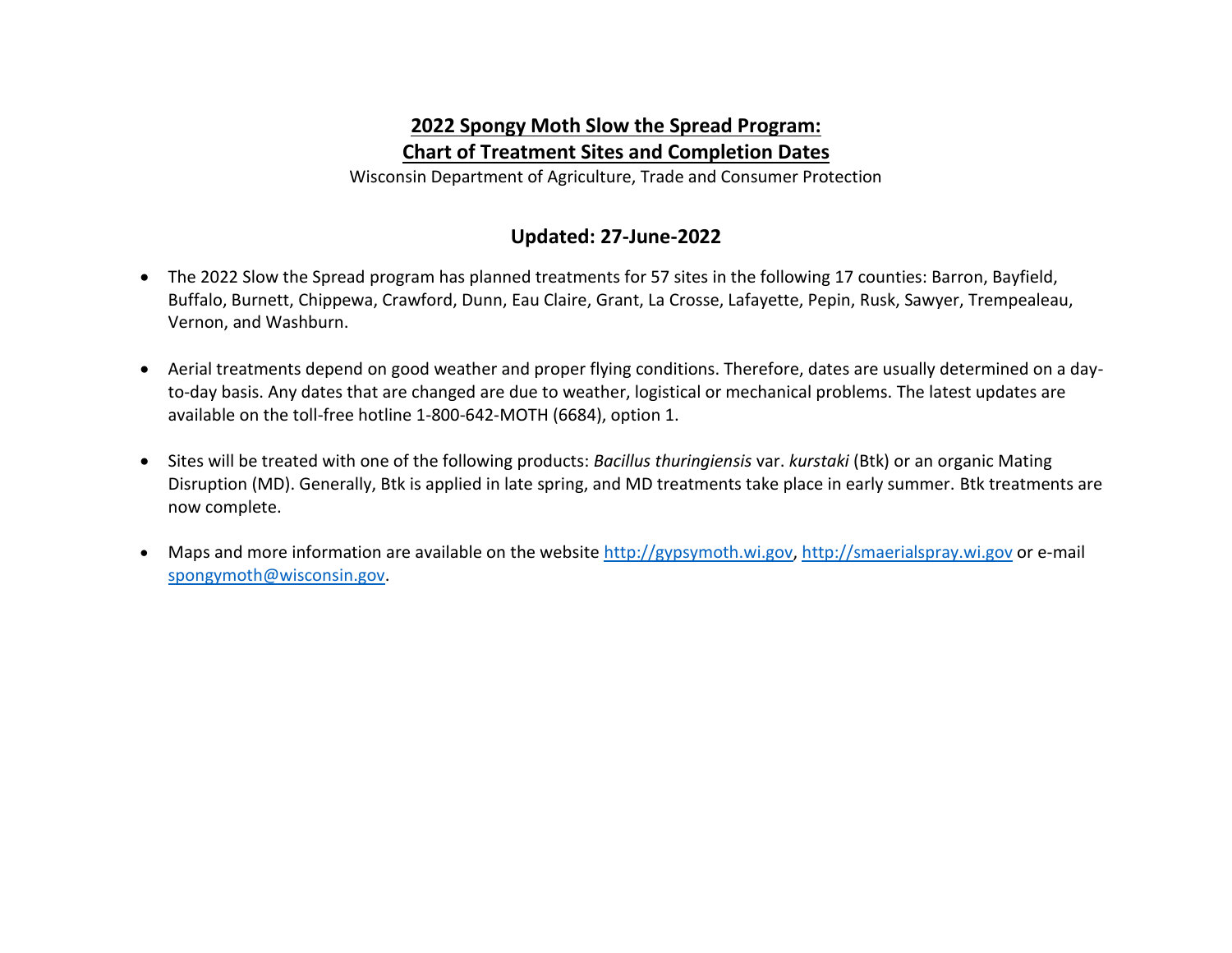|                    |                |                  |               |                     | <b>Scheduled Treatment Date</b> | <b>Treatment</b>            |              |
|--------------------|----------------|------------------|---------------|---------------------|---------------------------------|-----------------------------|--------------|
| <b>Block name</b>  | County         | <b>Treatment</b> | <b>Dosage</b> | <b>Applications</b> | 1 <sup>ST</sup> Application     | 2 <sup>ND</sup> Application | <b>Acres</b> |
| Buffalo1           | <b>Buffalo</b> | Btk              | 24 CLU        | 1                   | 5/23/2022                       | N/A                         | 493          |
| Chippewa1          | Chippewa       | <b>Btk</b>       | 24 CLU        | $\mathbf{1}$        | 5/27/2022                       | N/A                         | 424          |
| Chippewa2          | Chippewa       | <b>Btk</b>       | 24 CLU        | $\overline{2}$      | 5/26/2022                       | N/A                         | 918          |
| Crawford1          | Crawford       | <b>Btk</b>       | 24CLU         | $\overline{2}$      | 5/19/2022                       | 5/31/2022                   | 388          |
| Dunn1              | Dunn           | <b>Btk</b>       | 24 CLU        | $\overline{2}$      | 5/27/2022                       | 6/3/2022                    | 1,302        |
| Dunn <sub>2</sub>  | Dunn           | <b>Btk</b>       | 24 CLU        | $\overline{2}$      | 5/26/2022                       | 6/3/2022                    | 2,384        |
| Dunn3              | Dunn           | <b>Btk</b>       | 24 CLU        | $\mathbf{1}$        | 5/27/2022                       | N/A                         | 378          |
| Dunn4              | Dunn           | <b>Btk</b>       | 24 CLU        | $\overline{2}$      | 5/26/2022                       | 6/2/2022                    | 726          |
| Grant1             | Grant          | <b>Btk</b>       | 24 CLU        | $\overline{2}$      | 5/19/2022                       | 6/1/2022                    | 1,324        |
| Grant <sub>2</sub> | Grant          | <b>Btk</b>       | 24 CLU        | $\overline{2}$      | 5/19/2022                       | 6/1/2022                    | 426          |
| Grant3             | Grant          | <b>Btk</b>       | 24 CLU        | $\mathbf{1}$        | 5/23/2022                       | N/A                         | 79           |
| Grant4             | Grant          | <b>Btk</b>       | 24 CLU        | $\mathbf{1}$        | 5/23/2022                       | N/A                         | 58           |
| Grant <sub>5</sub> | Grant          | <b>Btk</b>       | 24 CLU        | $\overline{2}$      | 5/23/2022                       | 6/1/2022                    | 599          |
| Grant31            | Grant          | <b>Btk</b>       | 24 CLU        | $\mathbf{1}$        | 5/23/2022                       | N/A                         | 251          |
| Lacrosse1          | La Crosse      | Btk              | 24 CLU        | $\overline{2}$      | 5/19/2022                       | 6/2/2022                    | 54           |
| Lafayette1         | Lafayette      | <b>Btk</b>       | 24 CLU        | $\overline{2}$      | 5/19/2022                       | N/A                         | 227          |
| Lafayette2         | Lafayette      | <b>Btk</b>       | 24 CLU        | $\overline{2}$      | 5/19/2022                       | N/A                         | 109          |
| Lafayette3         | Lafayette      | <b>Btk</b>       | 24 CLU        | $\overline{2}$      | 5/19/2022                       | 6/1/2022                    | 133          |
| Lafayette4         | Lafayette      | <b>Btk</b>       | 24 CLU        | $\overline{2}$      | 5/23/2022                       | N/A                         | 132          |
| Lafayette5         | Lafayette      | <b>Btk</b>       | 24 CLU        | $\overline{2}$      | 5/23/2022                       | 6/1/2022                    | 535          |
| Lafayette6         | Lafayette      | <b>Btk</b>       | 24 CLU        | $\overline{2}$      | 5/23/2022                       | 6/1/2022                    | 594          |
| Lafayette7         | Lafayette      | <b>Btk</b>       | 24 CLU        | $\overline{2}$      | 5/23/2022                       | 6/1/2022                    | 745          |
| Pepin1             | Pepin          | <b>Btk</b>       | 24 CLU        | $\mathbf{1}$        | 5/23/2022                       | N/A                         | 718          |
| Rusk1              | Rusk           | <b>Btk</b>       | 24 CLU        | $\overline{2}$      | 5/27/2022                       | 6/2/2022                    | 516          |
| Washburn1          | Washburn       | <b>Btk</b>       | 24 CLU        | $\mathbf{1}$        | 6/2/2022                        | N/A                         | 724          |